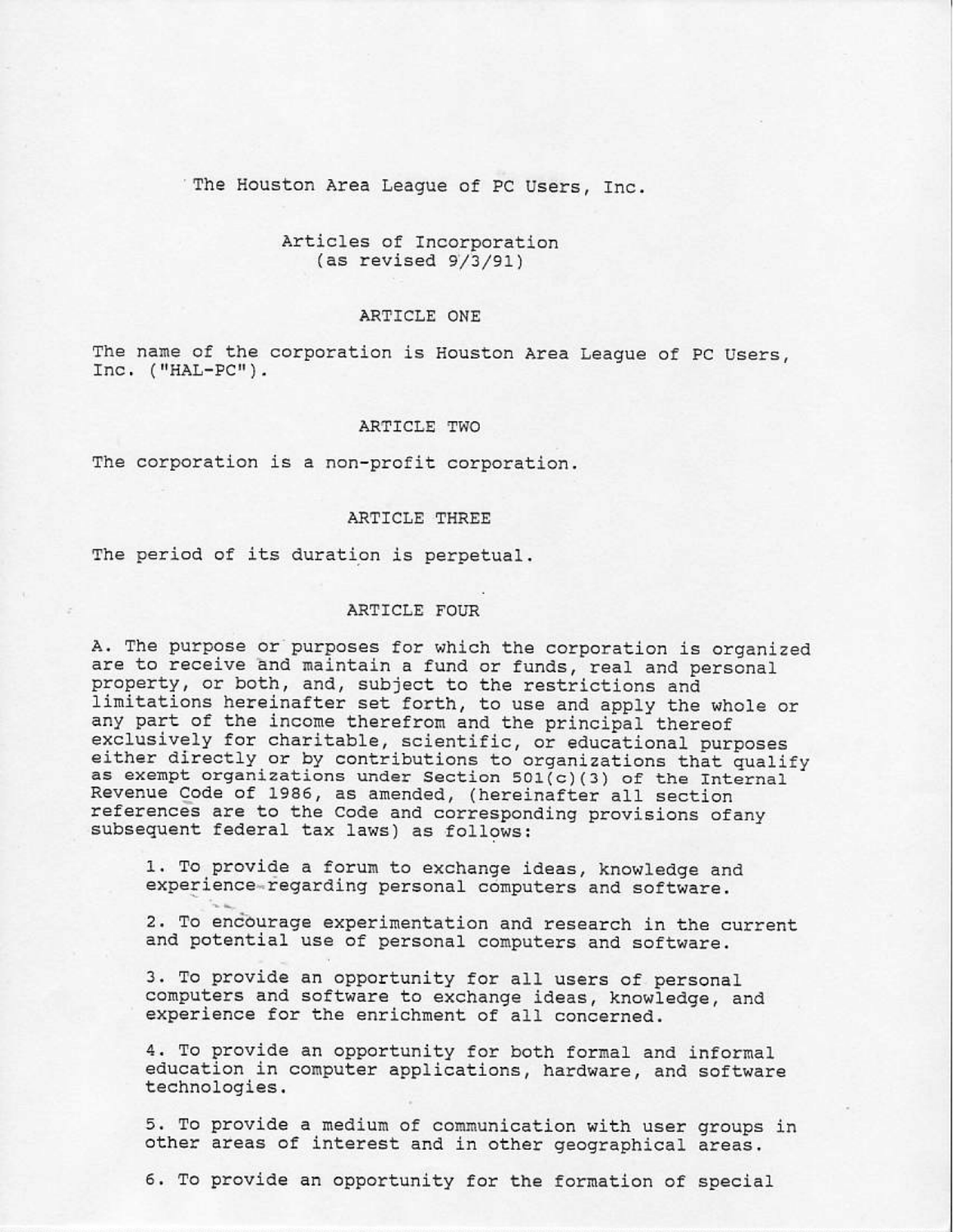interest groups to educate members in the use of personal computers and software.

 $\overline{1}$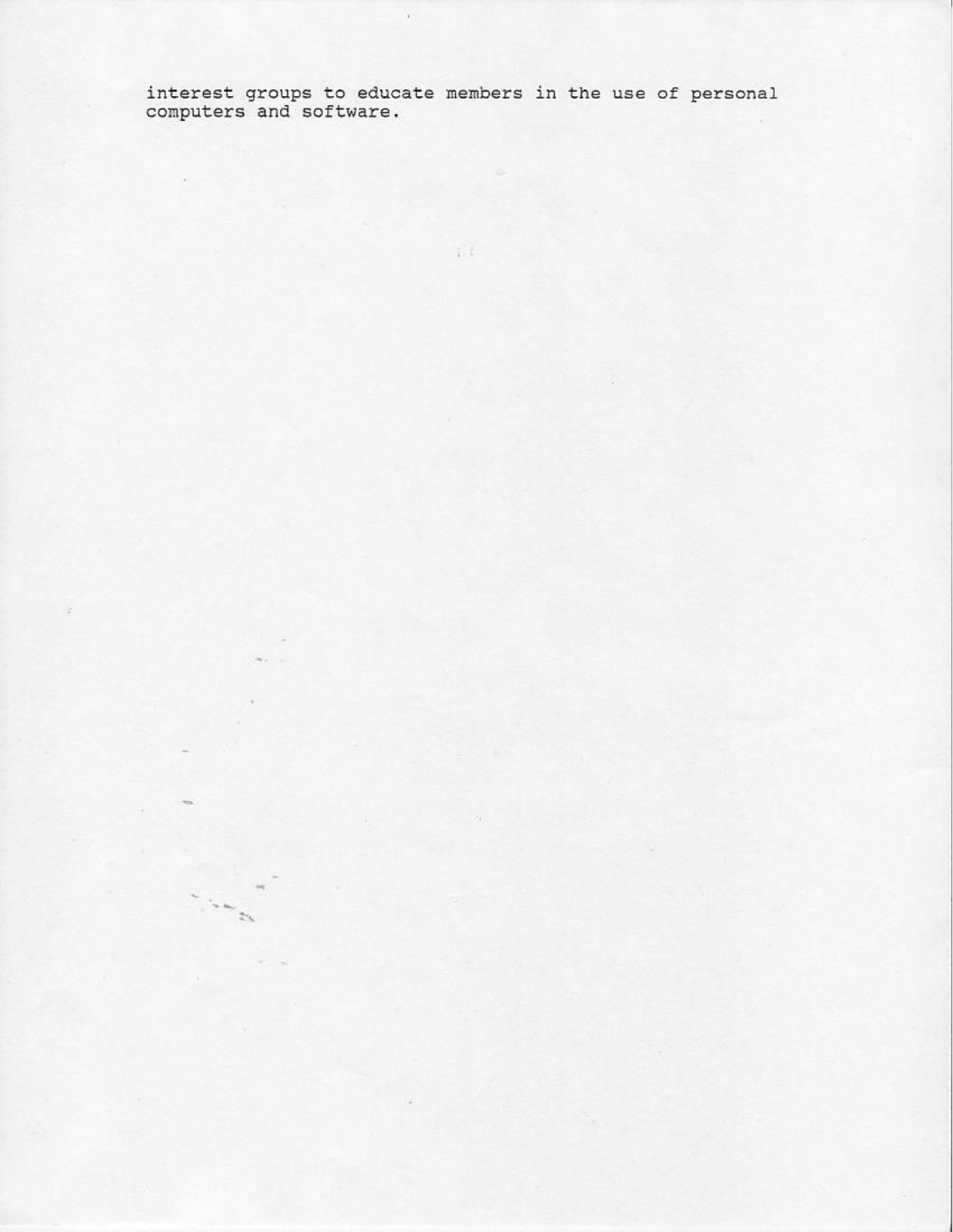B. In furtherance, but not in limitation, of the foregoing charitable, scientific or educational purposes, the corporation shall have the following powers: to deal in and with real or personal property or any interest therein, wherever situated, as the purpose of the corporation shall require.

C. Notwithstanding any other provisions of these Articles, the corporation shall not carry on any other activities not permitted to be carried on by a corporation exempt from federal income taxes under Section  $501(c)(3)$ .

#### ARTICLE FIVE

The street address of the initial registered office of the corporation is 8914 Dunlap, Houston, Texas 77074, and the name of its initial registered agent at such address is Duane C. Hendricks.

#### ARTILE SIX

The number of directors constituting the initial board of directors is 21 and the names and addresses of the persons who are to serve as the initial directors are:

> Tim Bethel, 6222 Wigton Drive, Houston, TX 77096 Baine Brimberry, 14422 Fana Court, Houston, TX 77032 Betty Dillingham, 5675 De Soto, #221, Houston, TX 77091 Mike Drumm, 2927 Hampton Drive, Missouri City, TX 77459 Milt Eberhardt, 11511 Quail Creek Dr., Houston, TX 77070 Dwight Espensen, 8007 Arrowhead, Houston, TX 77075 Jeff Firestone, 2678 Bering Drive, Houston, TX 77057 Jim Fitzwater, 1801 Brun, Houston, TX 77019 Nelson Ford, 4845 Willowbend, Houston, TX 77035 Blake Goss, 1903 Portsmouth #16, Houston, TX 77098 Don Guinn, 6940 Santa Fe Street, Houston, TX 77061 Richard Hamilton, 6031 Ettrick, Houston, TX 77035 Harold Helm, 5615 Morningside, Houston, TX 77005 Duane Hendricks, 8914 Dunlap, Houston, TX 77074 Alfred Loeblich, 8 Lakeview Drive, Galveston, TX 77551 --Malcolm McCorquodale, 3470 Locke Lane, Houston, TX 77027 Scott Schultz, 9402 Thistle Trail, Houston, TX 77070 Bob Segelke, 10302 Covey Court, Houston, TX 77099 Jim Sorensen, 5422 Darnell, Houston, TX 77096 Bill Swenson, 607 Harold, Houston, TX 77006 Odis Wooten, 2488 Bering Drive, Houston, TX 77057

## ARTICLE SEVEN

The name and address of each incorporator is:

Duane C. Hendricks, 8914 Dunlap, Houston, TX 77074 Milt Eberhardt, 11511 Quail Creek Dr., Houston TX, 77070 Tim Bethel, 6222 Wigton Drive, Houston, TX 77096 Jeff Firestone, 2678 Bering Drive, Houston, TX 77057